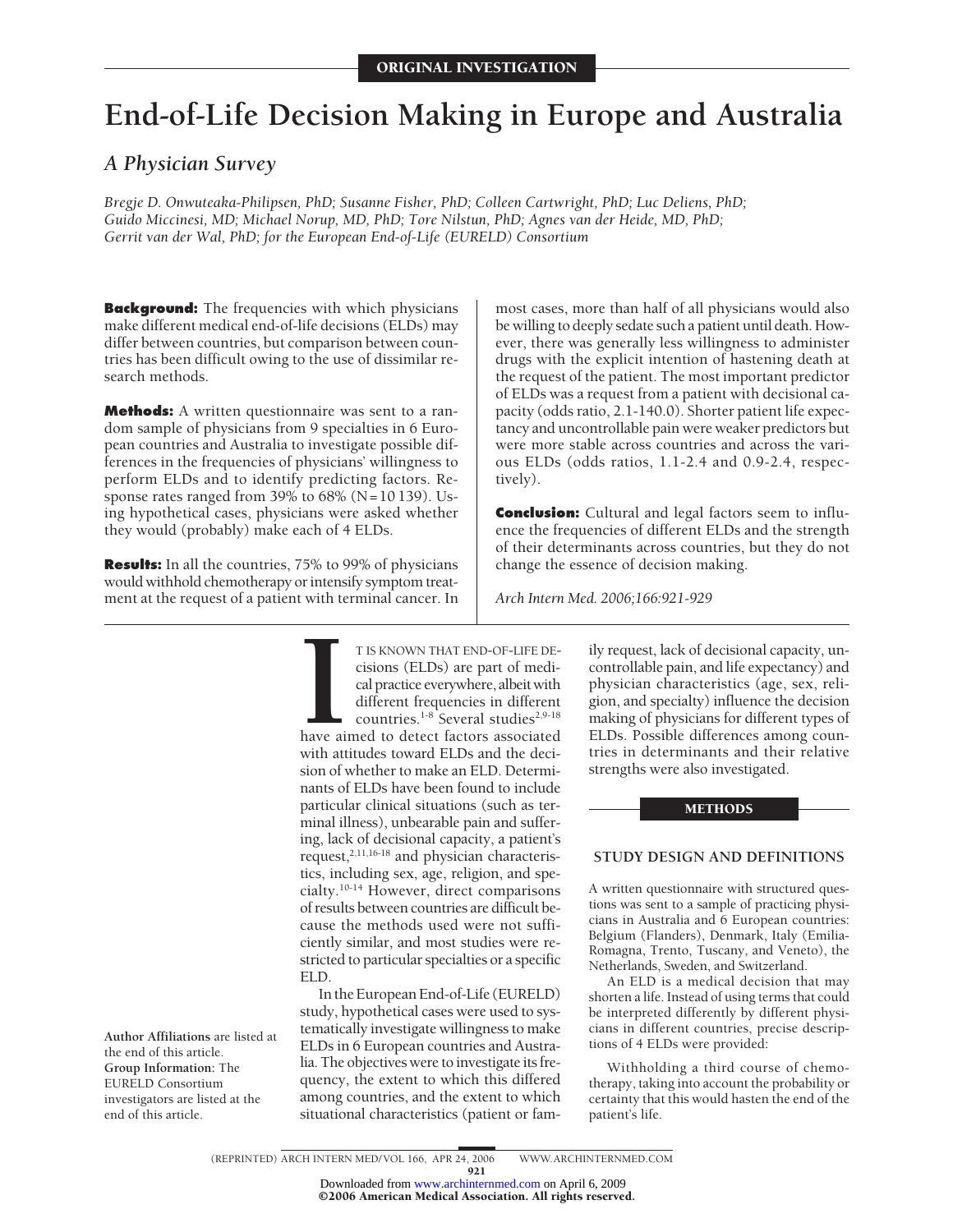Intensifying the alleviation of pain/symptoms by using drugs such as opioids, taking into account the probability or certainty that this would hasten the end of the patient's life.

Administering drugs, such as benzodiazepines or barbiturates, to keep a patient in deep sedation until death, without giving (artificial) hydration or nutrition.

Administering drugs with the explicit intention of hastening the patient's end of life (with or without an explicit request from the patient).

## **STUDY POPULATION**

In each country, a random sample of 300 physicians was drawn from each professional register of 9 specialties in which physicians attend to dying patients relatively frequently: anesthesiology, general practice, geriatrics, gynecology, internal medicine, neurology, oncology (not a separate registered specialty in the Netherlands), pulmonology, and surgery. There were some differences by country in the extent to which physicians attended to dying patients; anesthesiologists, for example, were not attending physicians in all countries. In Italy, the sample was not drawn from professional registers but from hospital and general practice registers. When there were fewer than 300 physicians working in a specialty, all the specialists were included in the sample. In Italy, general practitioners were oversampled. The number of questionnaires sent out varied from 1870 in Denmark to 3873 in Italy. Response rates, adjusted for physicians who were no longer practicing or who were untraceable (ranging from 2 in Italy to 332 in the Netherlands), were as follows: Australia, 50% (n=1478); Belgium, 58% (n=1750); Denmark, 68% (n=1217); Italy, 39% (n=1508); the Netherlands, 61% (n=1275); Sweden, 60% (n=1514); and Switzerland, 64% (n=1397).

Anonymity was guaranteed by not numbering the questionnaires. The respondents were asked to return a card, separately from the questionnaire, to indicate that they had responded. In Denmark, the Netherlands, Sweden, and Switzerland it was feasible to perform a nonresponse study, which found that responders and nonresponders did not differ in sex, age, or religion. Nonresponders agreed less frequently and less strongly with the statement "The use of drugs in lethal doses on the explicit request of the patient is acceptable for patients with a terminal illness with extreme uncontrollable pain" (36% of nonresponders vs 57% of responders). The most frequently mentioned reason for not responding was "no time" (51%).

## **MEASUREMENT INSTRUMENT**

The 8-page questionnaire consisted of prestructured questions. Country-specific versions were made from a common English version, which was translated into the languages of the countries and then translated back into English to search for inconsistencies. Willingness to make ELDs was measured with the help of 4 hypothetical cases concerning a patient with terminal cancer. In all 4 cases, the patient is aged 71 years, has cancer with extensive brain and bone metastases, and has undergone burdensome chemotherapy twice. Undergoing chemotherapy once more would give a limited chance of longstanding remission  $(<10%$ ).

Case 1: The patient is clearheaded and can still communicate well. You estimate the patient's life expectancy (without chemotherapy) to be no more than 2 weeks. The patient has pain that is difficult to control despite the use of analgesic drugs in high doses.

Case 2: The patient is clearheaded and can still communicate well. You estimate the patient's life expectancy (without chemotherapy) to be at least 3 months. Pain can be adequately controlled, but the patient is extremely tired, short of breath, and bedridden.

Case 3: The patient is drowsy or subcomatose and communication is not possible. You estimate the patient's life expectancy (without chemotherapy) to be no more than 2 weeks. Pain can be adequately controlled, but the patient is extremely tired, short of breath, and bedridden.

Case 4: The patient is drowsy or subcomatose and communication is not possible. You estimate the patient's life expectancy (without chemotherapy) to be at least 3 months. The patient has pain that is difficult to control despite the use of analgesic drugs in high doses.

The cases varied systematically in 3 factors: (un)controllable pain, (lack of) decisional capacity, and life expectancy  $(<$ 2 weeks vs  $\geq$ 3 months). After each case description, the physician was asked whether he or she would perform any 1 of 4 specific ELDs (1) if the patient requested it (if the patient lacked decisional capacity this would be in the form of an advance directive), (2) if the family requested it, or (3) on the physician's own initiative because of medical futility (in the case of forgoing chemotherapy) or to reduce suffering (for the other 3 ELDs). Response options were scored on a 5-point Likert scale: yes, probably yes, undecided, probably no, and no (eFigure available at: http://www .archinternmed.com)

### **STATISTICAL ANALYSIS**

The data from all the countries were combined in a common database to ensure identical coding and analysis. When presenting frequencies, we used weighting factors to correct for the different sampling fractions and response rates in the different strata. Regression models were fitted for each country and each ELD. The dependent variable was dichotomized, combining "probably yes" and "yes" on one side and "probably no" and "no" on the other side and omitting "undecided." The multiple logistic regression analysis was corrected for the possible dependency within the answers of each respondent. This was accomplished by using generalized estimating equations. The independent variables used were the request of the patient or family, the 3 factors that varied in the cases (uncontrollable pain, decisional capacity, and life expectancy), and several background characteristics (sex, age, specialty, and religion being important in forming professional attitudes toward ELDs). Because of the stratification according to specialty, this variable was included in all the analyses. For 2 variables—request of the patient or family and decisional capacity of the patient—it was necessary to introduce interaction terms to the models. In this way, the effects of a patient's or family's request and the decisional capacity of the patient were estimated for the different subgroups. To achieve comparability among countries and different ELDs, all the described independent variables were entered into each model.

#### **RESULTS**

## **FREQUENCIES OF WILLINGNESS TO PERFORM ELDs**

#### **At the Patient's Request**

Most physicians, in all the countries, would probably comply with a patient's request, regardless of whether it was made in an advance directive, to intensify the alleviation of pain or other symptoms or, especially, to withhold chemotherapy (**Table 1**). For deep sedation and,

<sup>(</sup>REPRINTED) ARCH INTERN MED/ VOL 166, APR 24, 2006 WWW.ARCHINTERNMED.COM

<sup>922</sup>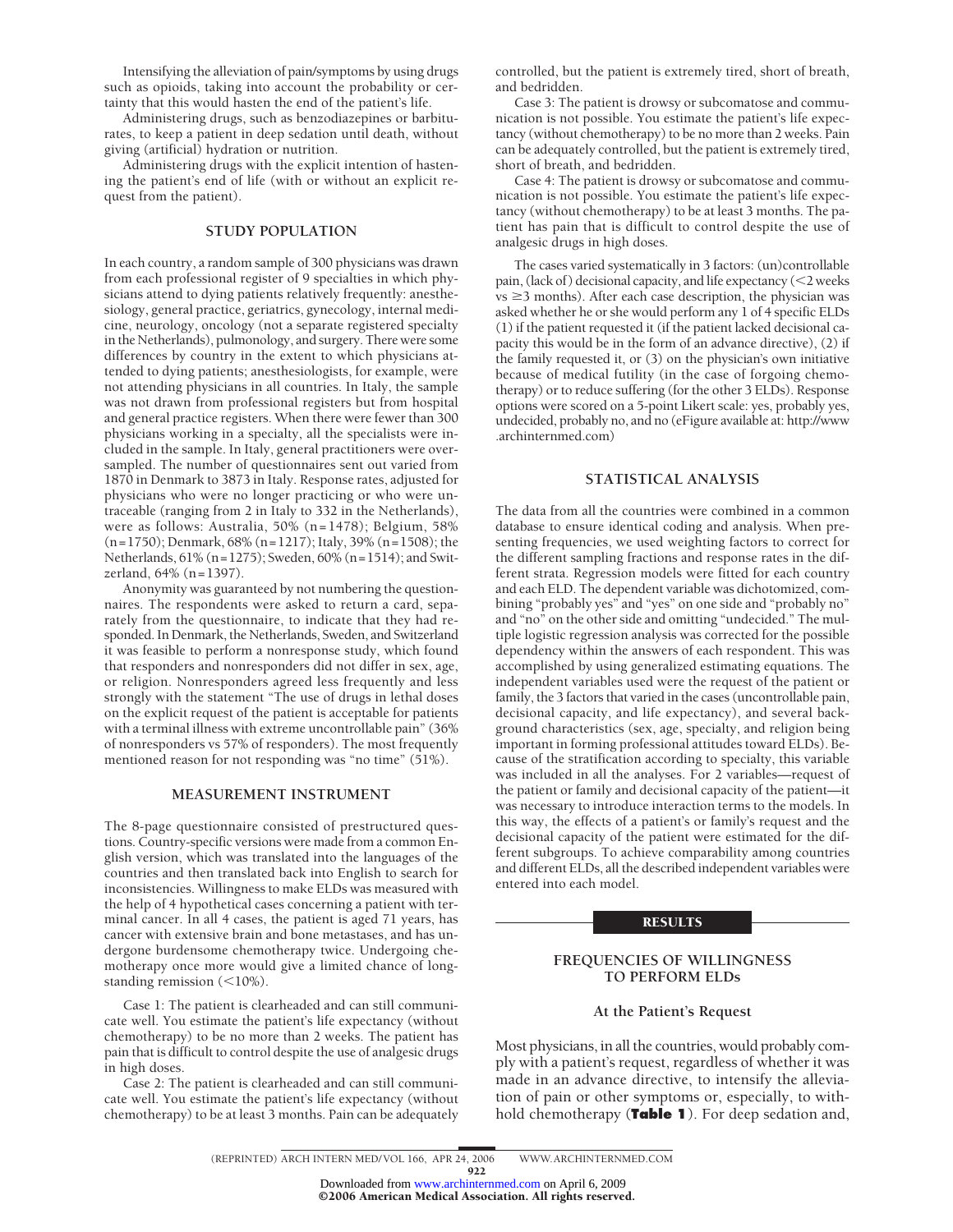|                                                     |                |                | Australia<br>$(n = 1478)$              |                   |      | <b>Belaium</b><br>$(n = 1750)$ |       |    |    |                | <b>Denmark</b><br>$(n = 1217)$ |             |                |                | <b>Italy</b><br>$(n = 1508)$ |    |                |                | <b>The</b><br><b>Netherlands</b><br>$(n = 1275)$ |       |                |               | Sweden<br>$(n = 1514)$                                |                |              | <b>Switzerland</b><br>$(n = 1397)$ |       |       |
|-----------------------------------------------------|----------------|----------------|----------------------------------------|-------------------|------|--------------------------------|-------|----|----|----------------|--------------------------------|-------------|----------------|----------------|------------------------------|----|----------------|----------------|--------------------------------------------------|-------|----------------|---------------|-------------------------------------------------------|----------------|--------------|------------------------------------|-------|-------|
|                                                     |                |                | Case                                   |                   | ٦Г   | Case                           |       |    | ıг |                | Case                           |             | ıг             |                | Case                         |    | ⅂ℾ             |                | Case                                             |       | ıг             |               | Case                                                  |                | ıг           |                                    | Case  |       |
| Variable                                            | 1              | $\overline{2}$ | 3                                      |                   |      | $\overline{2}$                 | 3     |    |    | $\overline{2}$ | 3                              | 4           | 1              | $\overline{2}$ | 3                            | Δ  |                | $\overline{2}$ | 3                                                | 4     |                | $\mathbf{2}$  | 3                                                     |                | 1            | $\mathbf{2}$                       | 3     | 4     |
| Withholding chemotherapy                            |                |                |                                        |                   |      |                                |       |    |    |                |                                |             |                |                |                              |    |                |                |                                                  |       |                |               |                                                       |                |              |                                    |       |       |
| On patient's request†                               | 99             | 99             | 99                                     | 98                | 98   | 96                             | 99    | 98 | 91 | 92             | 98                             | 97          | 95             | 90             | 96                           | 92 | 95             | 95             | 99                                               |       | 98 97          | 94            | 98                                                    | 95             | -96          | 96 99                              |       | 98    |
| On relatives' request without<br>informing patient  | 9              | $\overline{7}$ |                                        | 90 83 34 25 85 78 |      |                                |       |    | 20 |                |                                | 12 82 72 45 |                |                | 38 84 75                     |    | 9              | $6\phantom{1}$ |                                                  |       |                |               | 82 72 16 10 83 71                                     |                |              | 20 12 88 78                        |       |       |
| On own initiative, because of<br>medical futility   | 40             | -34            | 84 77                                  |                   | 59   |                                | 52 91 | 87 | 54 | 40             |                                |             |                |                |                              |    |                |                |                                                  |       |                |               | 88 82 73 62 92 83 35 25 82 74 71 59 91 86 71 57 95 88 |                |              |                                    |       |       |
| Intensifying pain/symptom<br>medication             |                |                |                                        |                   |      |                                |       |    |    |                |                                |             |                |                |                              |    |                |                |                                                  |       |                |               |                                                       |                |              |                                    |       |       |
| On patient's request†                               | 96             | 91             | 95                                     | 96                | 98   | -91                            | 96    | 98 | 98 | 87             | 90                             | 93          | 85             | 76             | 79                           | 84 | 98             | 88             | 91                                               | 97    | 93             | 82            | 87                                                    | 91             | 90           |                                    |       | 85 90 |
| On relatives' request<br>without informing patient  |                |                | 20 10 81 82 50 29 76 80 34 13 67 70 49 |                   |      |                                |       |    |    |                |                                |             |                |                | 33 60 66                     |    | 11             | 3              | 61                                               |       |                | 69 25 11      | 66                                                    | 70             |              | 21 10 60 65                        |       |       |
| On own initiative, to reduce<br>suffering           | 64             | 46             |                                        | 82 84             |      | 80 56                          | - 84  | 87 | 79 | 47             | 80                             | -83         | 79 61          |                | 74 80 45 21                  |    |                |                |                                                  |       |                |               | 63 71 73 52 78 85 68 40 74 81                         |                |              |                                    |       |       |
| Deep sedation until death                           |                |                |                                        |                   |      |                                |       |    |    |                |                                |             |                |                |                              |    |                |                |                                                  |       |                |               |                                                       |                |              |                                    |       |       |
| On patient's request†                               | 63             | 40             | 73                                     | 69                | 83   | 54                             | 86    | 85 | 52 | 22             | 58                             | 49          | 72             | -44            | 66                           | 68 | 70             | 34             | 78                                               | 71    | 55             | 29            | 56                                                    | 48 76          |              |                                    | 45 72 | - 75  |
| On relatives' request, without<br>informing patient | 8              | $\overline{4}$ |                                        | 55 50 24 11 60 55 |      |                                |       |    | 10 | 2              | 39                             |             |                |                | 32 31 14 45 46               |    | $\overline{2}$ | $\mathbf{0}$   |                                                  | 38 40 | 6              | $\mathbf{1}$  | 31                                                    |                | 28 10        | $\overline{4}$                     | 43 45 |       |
| On own initiative, to reduce<br>suffering           | 26             | 14             | 55 50 39 18 63                         |                   |      |                                |       | 60 | 25 | 8              | 46                             |             |                |                | 38 51 25 56 59 11            |    |                | $\overline{4}$ | 39                                               |       | 35 22          | 9             |                                                       |                |              | 38 35 32 17 51 56                  |       |       |
| Ending of life                                      |                |                |                                        |                   |      |                                |       |    |    |                |                                |             |                |                |                              |    |                |                |                                                  |       |                |               |                                                       |                |              |                                    |       |       |
| On patient's request†                               | 24             | 15             | 27                                     | 26                | 54   | 41                             | 59    | 60 | 23 | 11             | 26                             | 23          | 14             | 9              | 13                           | 13 | 59             | 43             | 50                                               | 55    |                | 5             | 8                                                     | 9              | 24           | 18                                 | 28    | 29    |
| On relatives' request, without<br>informing patient | $\overline{2}$ | $\bigoplus$    |                                        | 15 13             | 5    | $\overline{2}$                 | 26 26 |    | 3  | $\mathbf{1}$   |                                | 12 12       | $\overline{2}$ | $\mathbf{1}$   | 4                            | 4  | $\mathbf{0}$   | $\mathbf{0}$   |                                                  | 13 15 | $\overline{1}$ | $\mathbf{1}$  | 3                                                     | $\overline{2}$ | $\mathbf{1}$ |                                    | 9     | 10    |
| On own initiative, to reduce<br>suffering           | 9              | 5              | 19                                     | 16                | - 13 | 6                              | 28    | 28 | 12 | -5             | 20                             | 17          | 5              | $\overline{2}$ | 6                            |    | 5              | $\overline{2}$ | 12                                               | 10    | $\overline{2}$ | $\mathcal{P}$ | 5                                                     |                | 8            | 5                                  | 13 15 |       |

\*Data are given as the rounded and weighted percentage of "yes" and "probably yes" responses.

†For cases 1 and 2: a patient's request at the moment described in the hypothetical case. For cases 3 and 4: a request as previously formulated in an advance directive.

especially, the ending of life, the percentages were generally lower and varied more by case and country. Percentages were systematically and substantially lower for case 2, that is, the patient with decisional capacity with a relatively long life expectancy and controllable pain.

## **At the Request of the Family**

Far fewer physicians said that they would (probably) adhere to the request of the family for an ELD if the patient had decisional capacity (case 1 and especially case 2) than if the patient was subcomatose. For a patient who lacks decisional capacity, they would (probably) have done so in most cases in all the countries if the request concerned withholding chemotherapy. Adherence to the request of the family of a patient lacking decisional capacity for terminal sedation until death would (probably) be done most frequently in Belgium and least frequently in Sweden. Ending the life of a patient who lacks decisional capacity at the family's request would (probably) be done by a small group of physicians in most countries.

Adherence to the request by the family of a patient with decisional capacity was highest among physicians from Belgium and Italy for all ELDs except ending of life. It was lowest among physicians in the Netherlands. For ending a life at the request of the family of a patient with decisional capacity, the percentages were very low for all countries.

## **On the Physician's Own Initiative**

The percentages of physicians willing to make ELDs on their own initiative to reduce suffering were similar across cases and countries to those of physicians willing to make ELDs at the family's request, although the frequencies were generally higher than those for (probable) adherence to a request from the family, especially for patients lacking decisional capacity, and for withholding chemotherapy and intensifying alleviation of pain/symptoms (Table 1).

## **PREDICTORS OF WILLINGNESS TO PERFORM ELDs**

#### **Request**

**Tables 2**, **3**, **4**, and **5** present the regression models by country for each of the 4 ELDs. For all 4 ELDs in all 7 countries, a patient's request substantially increased the likelihood of the physician's willingness to perform the action compared with the physician doing it on his or her own initiative. The interaction between request and decisional capacity made the likelihood of compliance greater for a request by a patient with decisional capacity than for an advance directive of a subcomatose patient. The strength of the effect of the patient's request differed according to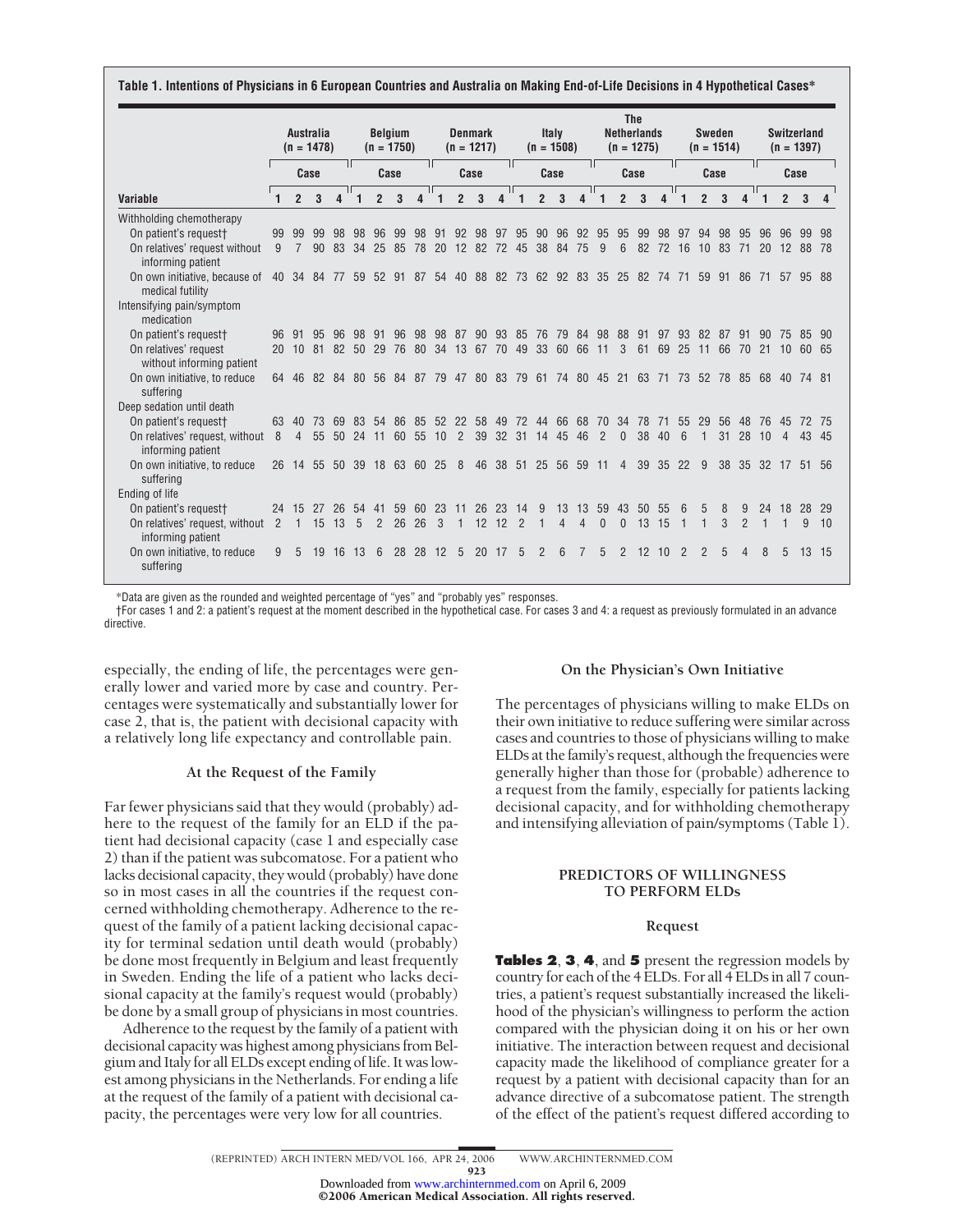|                                                                                |                                                    |                                                  |                                          | Odds Ratio (95% CI)                                |                                                  |                                          |                                          |
|--------------------------------------------------------------------------------|----------------------------------------------------|--------------------------------------------------|------------------------------------------|----------------------------------------------------|--------------------------------------------------|------------------------------------------|------------------------------------------|
| <b>Variable</b>                                                                | <b>Australia</b><br>$(n = 1233)$                   | <b>Belaium</b><br>$(n = 1685)$                   | <b>Denmark</b><br>$(n = 1160)$           | <b>Italy</b><br>$(n = 1477)$                       | <b>The Netherlands</b><br>$(n = 1040)$           | <b>Sweden</b><br>$(n = 1431)$            | <b>Switzerland</b><br>$(n = 1306)$       |
| Request                                                                        |                                                    |                                                  |                                          |                                                    |                                                  |                                          |                                          |
| Request of patient with<br>decisional capacity                                 | 140 (85-228)                                       | 20 (16-25)                                       | $10(8.2 - 13.1)$                         | $8.9(6.8-11)$                                      | 41 (28-59)                                       | $10(8.1-13)$                             | $13(9.6-17)$                             |
| Advance directive of<br>subcomatose patient                                    | $22(6.9-61)$                                       | $11(5.2-22)$                                     | $4.6(2.5-9.1)$                           | $4.1(2.2-7.6)$                                     | $17(5.3-52)$                                     | $3.8(1.9-7.4)$                           | $7.9(3.1-20)$                            |
| Request of family of<br>subcomatose patient                                    | <b>NS</b>                                          | $0.56(0.41 - 0.75)$                              | $0.30(0.22 - 0.44)$                      | $0.35(0.30-0.41)$                                  | <b>NS</b>                                        | $0.27(0.18-0.40)$                        | $0.34(0.23 - 0.50)$                      |
| Request of family of<br>patient with decisional<br>capacity                    | $0.09(0.07 - 0.11)$                                | $0.24(0.21-0.27)$                                | $0.10(0.09-0.2)$                         | $0.56(0.39 - 0.81)$                                | $0.10(0.08 - 0.12)$                              | $0.06(0.05-0.07)$                        | $0.07(0.06 - 0.08)$                      |
| Own initiative of physician                                                    | 1.00                                               | 1.00                                             | 1.00                                     | 1.00                                               | 1.00                                             | 1.00                                     | 1.00                                     |
| Decisional capacity<br>Subcomatose patient,<br>request of the family           | 137 (87-215)                                       | $12(9.2-18)$                                     | $25(16-37)$                              | $6.7(4.6-9.7)$                                     | 82 (50-133)                                      | 26 (18-39)                               | 37 (23-59)                               |
| Subcomatose patient, own<br>initiative of physician                            | $9.6(8.0-11)$                                      | $5.5(4.7-6.5)$                                   | $8.3(6.8-10)$                            | $4.2(3.6-4.9)$                                     | $11(9.2-14)$                                     | $5.8(4.8-6.9)$                           | $7.6(6.1-9.5)$                           |
| Subcomatose patient,<br>advance directive                                      | <b>NS</b>                                          | $2.9(1.7-5.3)$                                   | $3.8(2.0-6.9)$                           | $1.9(1.1-3.2)$                                     | $4.6(1.8-12)$                                    | $2.1(1.2-3.6)$                           | $4.6(2.0-11)$                            |
| Patient with decisional<br>capacity                                            | 1.00                                               | 1.00                                             | 1.00                                     | 1.00                                               | 1.00                                             | 1.00                                     | 1.00                                     |
| Life expectancy $<$ 2 wkt<br>Uncontrollable paint<br>Physician's sex (female)+ | $1.5(1.4-1.6)$<br>$0.89(0.82 - 0.96)$<br><b>NS</b> | $1.5(1.4-1.6)$<br><b>NS</b><br>$0.72(0.59-0.87)$ | $1.6(1.5-1.8)$<br><b>NS</b><br><b>NS</b> | $1.8(1.6-1.9)$<br>$0.86(0.80 - 0.93)$<br><b>NS</b> | $1.8(1.6-2.1)$<br><b>NS</b><br>$0.73(0.56-0.94)$ | $1.8(1.6-1.9)$<br><b>NS</b><br><b>NS</b> | $1.7(1.6-1.9)$<br><b>NS</b><br><b>NS</b> |
| Physician's age $(>50 \text{ y})$ <sup>+</sup><br>Physician's life stance      | <b>NS</b>                                          | <b>NS</b>                                        | <b>NS</b>                                | <b>NS</b>                                          | $1.3(1.1-1.6)$                                   | $2.0(1.7-2.4)$                           | $1.3(1.1-1.5)$                           |
| Religious; important for<br>professional attitude                              | <b>NS</b>                                          | $1.3(1.1-1.5)$                                   | <b>NS</b>                                | NI/NA                                              | <b>NS</b>                                        | <b>NS</b>                                | <b>NS</b>                                |
| Nonreligious; important<br>for professional attitude                           | <b>NS</b>                                          | <b>NS</b>                                        | <b>NS</b>                                | NI/NA                                              | <b>NS</b>                                        | <b>NS</b>                                | <b>NS</b>                                |
| No specific life stance or<br>not important for<br>professional attitude       | 1.00                                               | 1.00                                             | 1.00                                     | NI/NA                                              | 1.00                                             | 1.00                                     | 1.00                                     |

Abbreviations: CI, confidence interval; NI/NA, not included/not asked; NS, not significant.

\*Multiple logistic regression. The reference group is (probably) not forgoing a third course of chemotherapy; the category "undecided" is excluded from this analysis. †Dichotomous variables.

the ELD, diminishing in strength from withholding chemotherapy (odds ratio [OR], 8.9 [Italy] to 140.0 [Australia]), through intensifying the alleviation of pain/ symptoms (OR, 4.4 [Sweden and Switzerland] to 37.0 [the Netherlands]) and deep sedation (OR, 2.4 [Italy] to 18.0 [the Netherlands]), to ending of life (OR, 2.2 [Denmark] to 3.2 [Switzerland]), except in Belgium and the Netherlands, where the ORs for ending of life were relatively high (ORs, 8.7 and 49.0, respectively). There were large differences in the strength of the effect among the countries.

Physicians in all 7 countries were less likely to make an ELD at the request of the family than on their own initiative. This was always the case for requests by the family of patients with decisional capacity; for patients who lack decisional capacity it was the case for all ELDs except ending of life.

#### **Decisional Capacity**

In all the countries, physicians were more likely to perform all types of ELDs for patients who lack decisional capacity than for patients with decisional capacity (Tables 2, 3, 4, and 5). The interaction with request made this likelihood greatest when the family of a subcomatose patient requested an ELD, followed by situations in which the physician would decide on his or her own initiative, and least when there was an advance directive from the patient. In all the countries, the patient being subcomatose had the greatest influence on decisions to withhold chemotherapy and the least influence on ending of life. The influence of a patient lacking decisional capacity combined with a request from the family varied, with the effect being generally highest in Australia (OR, 10-137) and the Netherlands (OR, 43-82) and lowest in Belgium (OR, 6.8- 12.0) and Italy (OR, 2.5-6.7), except for ending of life, in which the place of Belgium was taken by Sweden (OR, 3.2).

## **Life Expectancy and Uncontrollable Pain**

A life expectancy of less than 2 weeks and uncontrollable pain were positive predictors of physicians making an ELD except for the decision to withhold chemotherapy, in which case uncontrollable pain had no influence (Tables 2, 3, 4, and 5). The effects of these 2 determinants were similar in strength, with ORs of 0.9 to 2.4 across the different countries and ELDs.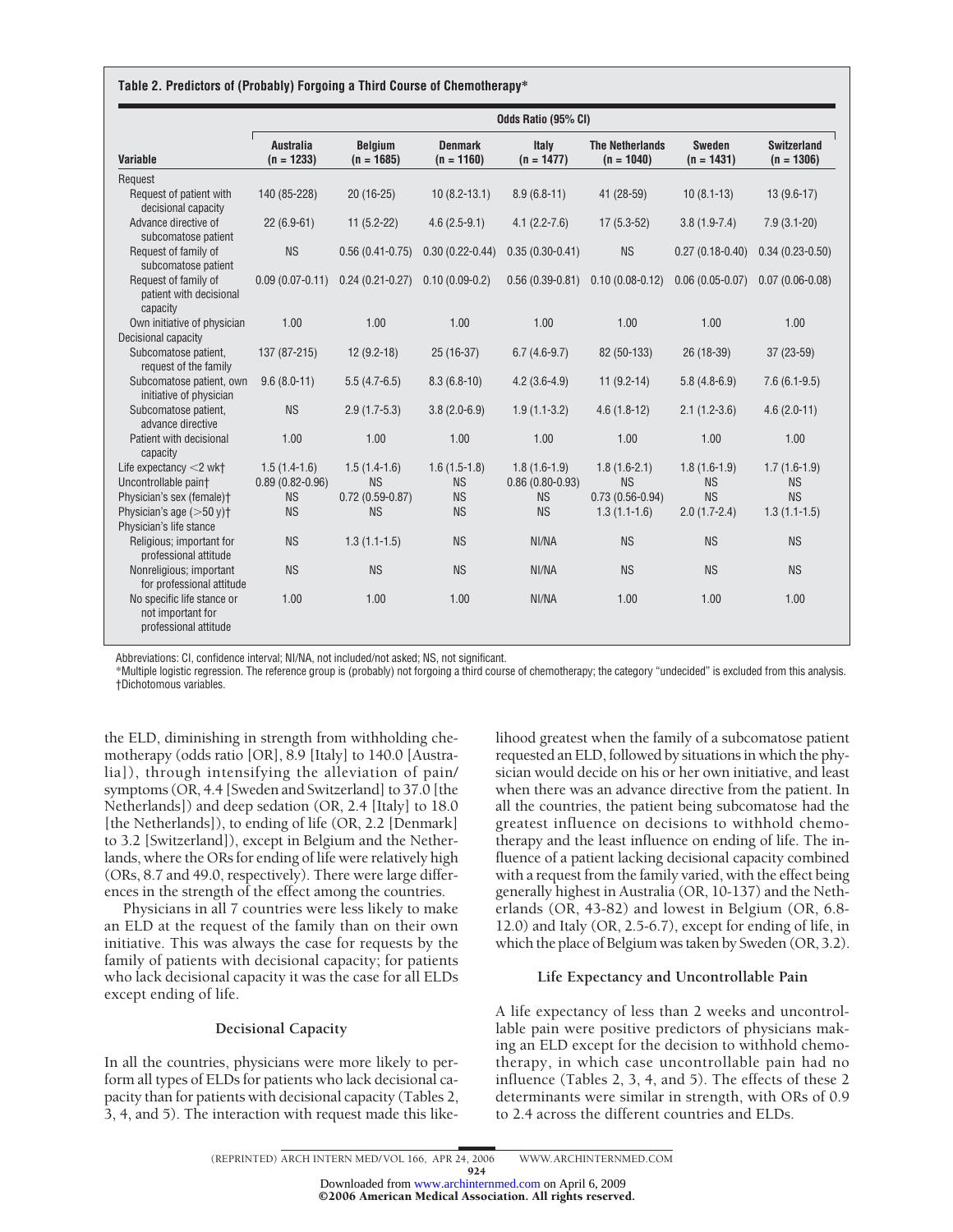**Table 3. Predictors of (Probably) Intensifying the Alleviation of Symptoms by Using Drugs, Taking Into Account the Probability or Certainty That This Could Hasten the Patient's End of Life\***

|                                                                           |                                  |                                |                                | Odds Ratio (95% CI)   |                                        |                               |                                    |
|---------------------------------------------------------------------------|----------------------------------|--------------------------------|--------------------------------|-----------------------|----------------------------------------|-------------------------------|------------------------------------|
| <b>Variable</b>                                                           | <b>Australia</b><br>$(n = 1230)$ | <b>Belgium</b><br>$(n = 1663)$ | <b>Denmark</b><br>$(n = 1161)$ | Italy<br>$(n = 1473)$ | <b>The Netherlands</b><br>$(n = 1040)$ | <b>Sweden</b><br>$(n = 1429)$ | <b>Switzerland</b><br>$(n = 1303)$ |
| Request                                                                   |                                  |                                |                                |                       |                                        |                               |                                    |
| Request of patient with<br>decisional capacity                            | $15(11-19)$                      | $9.8(8.0-11.9)$                | $6.7(5.7 - 7.8)$               | $2.1(1.8-2.4)$        | 37 (28-49)                             | $4.4(3.8-5.0)$                | $4.4(3.8-5.0)$                     |
| Advance directive of<br>subcomatose patient                               | $4.1(2.4-6.8)$                   | $4.9(3.1 - 7.7)$               | <b>NS</b>                      | $1.6(1.2-2.0)$        | $6.7(3.7-12.2)$                        | $1.9(1.4-2.5)$                | $2.1(1.6-2.7)$                     |
| Request of family of<br>subcomatose patient                               | <b>NS</b>                        | $0.57(0.43-0.74)$              | $0.30(0.21 - 0.47)$            | $0.31(0.27-0.36)$     | <b>NS</b>                              | $0.42(0.32 - 0.55)$           | $0.45(0.31 - 0.63)$                |
| Request of family of<br>patient with decisional<br>capacity               | $0.09(0.08 - 0.11)$              | $0.25(0.22-0.28)$              | $0.07(0.06-0.9)$               | $0.58(0.45 - 0.76)$   | $0.18(0.13 - 0.25)$                    | $0.09(0.08 - 0.10)$           | $0.11(0.09 - 0.13)$                |
| Own initiative of physician                                               | 1.00                             | 1.00                           | 1.00                           | 1.00                  | 1.00                                   | 1.00                          | 1.00                               |
| Decisional capacity                                                       |                                  |                                |                                |                       |                                        |                               |                                    |
| Subcomatose patient,<br>request of the family                             | 40 (27-58)                       | $6.8(5.1-9.2)$                 | $13(9.4-19)$                   | $2.7(2.2-3.3)$        | 43 (29-64)                             | $11(9.0-16)$                  | $12(8.9-16)$                       |
| Subcomatose patient, own<br>initiative of physician                       | $4.5(3.8-5.2)$                   | $3.0(2.6-3.5)$                 | $3.1(2.7-3.6)$                 | $1.4(1.3-1.6)$        | $6.2(5.3-7.2)$                         | $2.5(2.2-2.8)$                | $2.9(2.6-3.3)$                     |
| Subcomatose patient,<br>advance directive                                 | <b>NS</b>                        | <b>NS</b>                      | $0.68(0.45-0.98)$              | <b>NS</b>             | <b>NS</b>                              | <b>NS</b>                     | $1.4(1.1-1.8)$                     |
| Patient with decisional<br>capacity                                       | 1.00                             | 1.00                           | 1.00                           | 1.00                  | 1.00                                   | 1.00                          | 1.00                               |
| Life expectancy $<$ 2 wkt                                                 | $1.4(1.3-1.5)$                   | $1.4(1.3-1.5)$                 | $1.7(1.6-1.9)$                 | $1.2(1.1-1.2)$        | $1.6(1.4-1.7)$                         | $1.4(1.3-1.5)$                | $1.5(1.4-1.6)$                     |
| Uncontrollable paint                                                      | $1.5(1.4-1.7)$                   | $1.9(1.8-2.1)$                 | $2.4(2.2-2.6)$                 | $1.8(1.6-1.9)$        | $2.4(2.1-2.6)$                         | $2.0(1.8-2.1)$                | $2.0(1.9-2.2)$                     |
| Physician's sex (female)+                                                 | <b>NS</b>                        | <b>NS</b>                      | <b>NS</b>                      | $1.4(1.1-1.7)$        | <b>NS</b>                              | <b>NS</b>                     | <b>NS</b>                          |
| Physician's age $(>50 \text{ y})$ <sup>+</sup><br>Physician's life stance | <b>NS</b>                        | <b>NS</b>                      | <b>NS</b>                      | <b>NS</b>             | <b>NS</b>                              | <b>NS</b>                     | <b>NS</b>                          |
| Religious; important for<br>professional attitude                         | <b>NS</b>                        | <b>NS</b>                      | <b>NS</b>                      | NI/NA                 | <b>NS</b>                              | <b>NS</b>                     | $0.76(0.64 - 0.91)$                |
| Nonreligious; important<br>for professional attitude                      | <b>NS</b>                        | <b>NS</b>                      | <b>NS</b>                      | NI/NA                 | <b>NS</b>                              | <b>NS</b>                     | <b>NS</b>                          |
| No specific life stance or<br>not important for<br>professional attitude  | 1.00                             | 1.00                           | 1.00                           | NI/NA                 | 1.00                                   | 1.00                          | 1.00                               |

Abbreviations: CI, confidence interval; NI/NA, not included/not asked; NS, not significant.

\*Multiple logistic regression. The reference group is (probably) not intensifying alleviation of pain/symptoms; the category "undecided" is excluded from this analysis. †Dichotomous variables.

## **Background Characteristics**

The background characteristics of the physicians were of less importance in their decision making than the characteristics of each case (Tables 2, 3, 4, and 5). In several countries, the physician's age had an influence on the decision to withhold chemotherapy or to deeply sedate a patient until death, with physicians older than 50 years being more inclined to do so. Religion played a role only in the decision to end life; physicians with a religious life stance that is important for their professional attitude were less inclined to decide to end the patient's life (OR, 0.32 [Belgium] to 0.70 [Denmark]). Medical specialists were generally less inclined than general practitioners to decide to deeply sedate a patient until death or to end a patient's life (data not shown).

## **COMMENT**

The EURELD study is the first international study on ELDs to systematically assess different possible predictors of decision making and in which the use of common study methods and questionnaires make it possible to compare differences among countries. A limitation is the use of hypothetical cases: willingness to perform ELDs will not always be equal to decision making in practice. Real behavior is more influenced by cultural and situational factors than by intended behavior.<sup>19</sup> On the other hand, the hypothetical cases made it possible to confront physicians from different countries with identical situations, including those that might be rare in some countries. Finally, the fact that nonrespondents somewhat less frequently considered euthanasia acceptable might have caused nonresponder bias.

The same factors predict all ELDs in all the countries, albeit with varying strengths. This suggests that the basis for deciding to perform each action is similar everywhere and that physicians use similar principles in their decision making. Differences in the strength of the different predictors would occur then because these principles are valued differently in different countries. It is known, for example, that patient autonomy is valued highly in the Netherlands, Switzerland, and Australia and less especially in Italy and Sweden.<sup>20</sup> In accordance with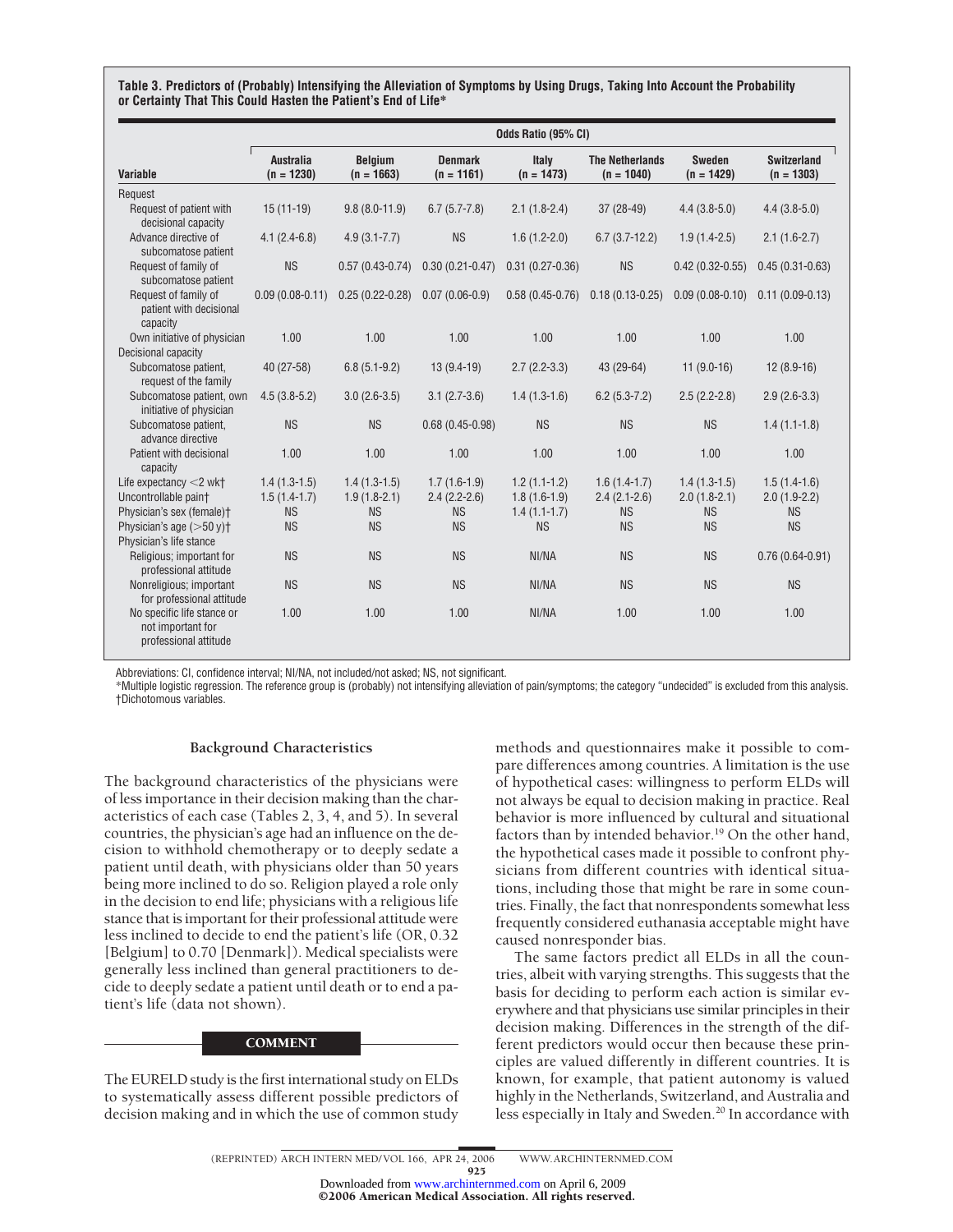#### **Table 4. Predictors of (Probably) Giving Drugs, Such as Benzodiazepines or Barbiturates, to Keep the Patient in Deep Sedation Until Death\***

|                                                                           |                                  |                                |                                | Odds Ratio (95% CI)   |                                        |                               |                                    |
|---------------------------------------------------------------------------|----------------------------------|--------------------------------|--------------------------------|-----------------------|----------------------------------------|-------------------------------|------------------------------------|
| <b>Variable</b>                                                           | <b>Australia</b><br>$(n = 1232)$ | <b>Belgium</b><br>$(n = 1662)$ | <b>Denmark</b><br>$(n = 1161)$ | Italy<br>$(n = 1468)$ | <b>The Netherlands</b><br>$(n = 1038)$ | <b>Sweden</b><br>$(n = 1429)$ | <b>Switzerland</b><br>$(n = 1303)$ |
| Request                                                                   |                                  |                                |                                |                       |                                        |                               |                                    |
| Request of patient with<br>decisional capacity                            | $4.1(3.5-4.7)$                   | $5.9(5.2-6.6)$                 | $3.2(2.8-3.7)$                 | $2.4(2.2 - 2.7)$      | $18(15-23)$                            | $4.0(3.5-4.5)$                | $5.1(4.5-5.7)$                     |
| Advance directive of<br>subcomatose patient                               | $1.9(1.5-2.5)$                   | $2.8(2.2-3.6)$                 | $1.4(1.1-1.9)$                 | $1.7(1.4-2.1)$        | $3.8(2.8-6.9)$                         | $1.7(1.3-2.2)$                | $2.1(1.6-2.7)$                     |
| Request of family of<br>subcomatose patient                               | <b>NS</b>                        | $0.78(0.63 - 0.98)$            | $0.62(0.39-0.98)$              | $0.46(0.41 - 0.52)$   | <b>NS</b>                              | $0.67(0.46-0.99)$             | $0.58(0.41 - 0.85)$                |
| Request of family of<br>patient with decisional<br>capacity               | $0.18(0.15 - 0.23)$              | $0.43(0.39 - 0.48)$            | $0.18(0.14 - 0.23)$            | $0.70(0.55-0.89)$     | $0.18(0.13 - 0.27)$                    | $0.18(0.15-0.22)$             | $0.18(0.15-0.22)$                  |
| Own initiative of physician                                               | 1.00                             | 1.00                           | 1.00                           | 1.00                  | 1.00                                   | 1.00                          | 1.00                               |
| Decisional capacity                                                       |                                  |                                |                                |                       |                                        |                               |                                    |
| Subcomatose patient,<br>request of the family                             | $26(18-37)$                      | $8.8(7.1-11)$                  | $16(11-22)$                    | $3.4(2.7-4.2)$        | 72 (41-126)                            | $14(10-19)$                   | $14(10-18)$                        |
| Subcomatose patient, own<br>initiative of physician                       | $5.5(4.4-6.8)$                   | $4.8(4.4-5.3)$                 | $4.6(4.0-5.2)$                 | $2.2(2.0-2.5)$        | $13(10-15)$                            | $3.8(3.4-4.3)$                | $4.2(3.8-4.8)$                     |
| Subcomatose patient, with<br>advance directive                            | $2.2(1.7-2.9)$                   | $2.3(1.8-2.9)$                 | $2.1(1.6-2.7)$                 | $1.6(1.3-1.9)$        | $2.6(1.8-4.0)$                         | $1.6(1.3-2.1)$                | $1.7(1.3-2.2)$                     |
| Patient with decisional<br>capacity                                       | 1.00                             | 1.00                           | 1.00                           | 1.00                  | 1.00                                   | 1.00                          | 1.00                               |
| Life expectancy $<$ 2 wkt                                                 | $1.9(1.8-2.1)$                   | $2.0(1.9-2.1)$                 | $2.3(2.1-2.6)$                 | $1.7(1.6-1.8)$        | $2.4(2.2-2.6)$                         | $2.1(2.0-2.3)$                | $1.7(1.5-1.8)$                     |
| Uncontrollable paint                                                      | $1.5(1.4-1.6)$                   | $1.9(1.8-2.0)$                 | $1.8(1.7-1.9)$                 | $1.9(1.8-2.0)$        | $1.8(1.7-2.0)$                         | $1.8(1.7-1.9)$                | $2.0(1.8-2.2)$                     |
| Physician's sex (female)+                                                 | <b>NS</b>                        | <b>NS</b>                      | <b>NS</b>                      | <b>NS</b>             | $0.76(0.59-0.98)$                      | $0.77(0.63 - 0.94)$           | <b>NS</b>                          |
| Physician's age $(>50 \text{ y})$ <sup>+</sup><br>Physician's life stance | <b>NS</b>                        | $1.5(1.3-1.8)$                 | $1.3(1.1-1.6)$                 | $1.5(1.2-1.7)$        | <b>NS</b>                              | $1.3(1.1-1.6)$                | $1.5(1.2-1.7)$                     |
| Religious; important for<br>professional attitude                         | $0.76(0.61 - 0.94)$              | <b>NS</b>                      | <b>NS</b>                      | NI/NA                 | <b>NS</b>                              | <b>NS</b>                     | <b>NS</b>                          |
| Nonreligious; important<br>for professional attitude                      | $1.6(1.1-2.3)$                   | <b>NS</b>                      | <b>NS</b>                      | NI/NA                 | <b>NS</b>                              | <b>NS</b>                     | <b>NS</b>                          |
| No specific life stance or<br>not important for<br>professional attitude  | 1.00                             | 1.00                           | 1.00                           | NI/NA                 | 1.00                                   | 1.00                          | 1.00                               |

Abbreviations: CI, confidence interval; NI/NA, not included/not asked; NS, not significant.

\*Multiple logistic regression. The reference group is (probably) not deeply sedating until death; the category "undecided" is excluded from this analysis. †Dichotomous variables.

this, ELDs are discussed more often with patients in the Netherlands and Switzerland.<sup>1</sup> In Italy, sanctity of life is more important than quality of life, whereas the opposite is true in the Netherlands and Sweden.<sup>21</sup>

The fact that physicians in the hypothetical cases almost always decided to withhold chemotherapy and, to a somewhat lesser extent, to use drugs to increase the alleviation of pain/symptoms taking into account the probability that this would hasten the end of the patient's life suggests that this is now generally accepted medical practice in the Western world. Possibly this is partly due to the growing notion that the effect of opioids on survival might be much smaller than frequently thought.<sup>22-24</sup> This acceptance was less the case for deep sedation until death and, especially, explicit hastening of the patient's end of life, although there are physicians in every country who would decide to perform these actions under certain circumstances (with the fewest in Sweden and Italy). The fact that the intention to end the life of a patient at his or her own request was expressed at a substantially higher frequency in the Netherlands and Belgium is probably due to the euthanasia legislation in these countries.<sup>25</sup>

The strongest predictor of all the ELDs in all the countries is a request from the patient. This is in accordance with findings from a previous study.<sup>16</sup> This request is especially important if the patient is competent but also if a patient who lacks decisional capacity has made the request in an advance directive. In both situations, physicians would generally be more inclined to make an ELD than they would be on their own initiative, whereas they would be less inclined to adhere to a request of the family, especially when the patient has decisional capacity. In contrast to the limited literature on the effectiveness of advance directives, this suggests that it would be useful for persons who want to influence the decisions about their treatment if they lose decisional capacity to make an advance directive.<sup>26-28</sup>

The request of the patient or family can be considered a culturally determined factor, and it is the one that most differs in strength among the countries. The other determinant that differs greatly is decisional capacity, probably because of its interaction with request. The influence of the medical predictors, for example, life expectancy and pain, is similar in the different countries. This supports the find-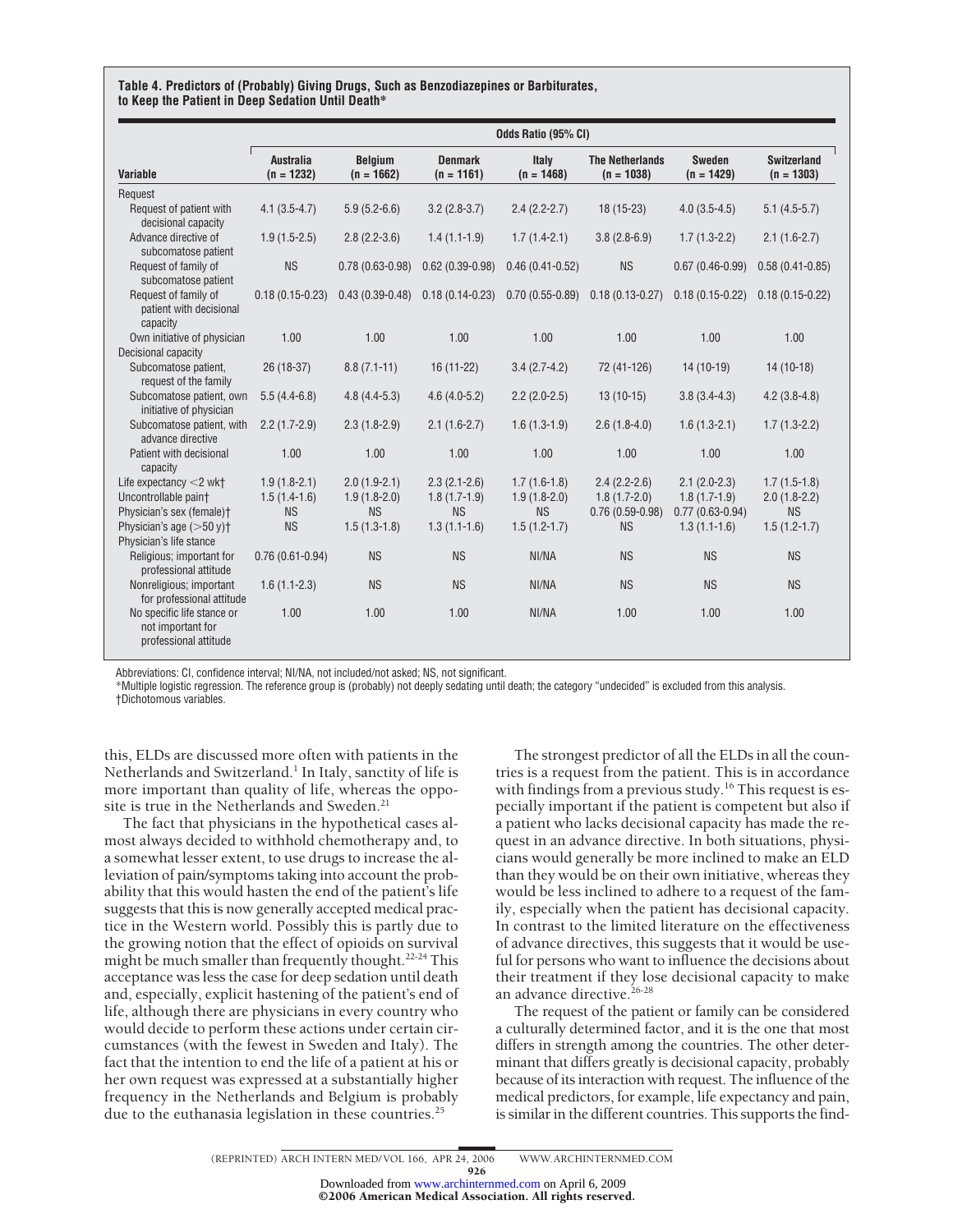### **Table 5. Predictors of (Probably) Administering Drugs With the Explicit Intention of Hastening the Patient's End of Life\***

|                                                                                         |                                                            |                                                            |                                                            | Odds Ratio (95% CI)                                        |                                                            |                                             |                                                            |
|-----------------------------------------------------------------------------------------|------------------------------------------------------------|------------------------------------------------------------|------------------------------------------------------------|------------------------------------------------------------|------------------------------------------------------------|---------------------------------------------|------------------------------------------------------------|
| Variable                                                                                | <b>Australia</b><br>$(n = 1229)$                           | <b>Belaium</b><br>$(n = 1654)$                             | <b>Denmark</b><br>$(n = 1161)$                             | <b>Italy</b><br>$(n = 1449)$                               | <b>The Netherlands</b><br>$(n = 1040)$                     | <b>Sweden</b><br>$(n = 1429)$               | <b>Switzerland</b><br>$(n = 1304)$                         |
| Request                                                                                 |                                                            |                                                            |                                                            |                                                            |                                                            |                                             |                                                            |
| Request of patient with<br>decisional capacity                                          | $3.0(2.5-3.6)$                                             | $8.7(7.4-10)$                                              | $2.2(1.9-2.6)$                                             | $2.5(2.1-2.9)$                                             | 49 (37-66)                                                 | $2.4(1.9-3.1)$                              | $3.2(2.8-3.8)$                                             |
| Advance directive of<br>subcomatose patient                                             | $1.6(1.1-2.2)$                                             | $3.5(2.6-4.7)$                                             | <b>NS</b>                                                  | $1.8(1.3-2.4)$                                             | $8.9(4.8-16)$                                              | <b>NS</b>                                   | $2.0(1.5-2.8)$                                             |
| Request of family of<br>subcomatose patient                                             | <b>NS</b>                                                  | <b>NS</b>                                                  | $0.51(0.27-0.97)$                                          | <b>NS</b>                                                  | <b>NS</b>                                                  | <b>NS</b>                                   | <b>NS</b>                                                  |
| Request of family of<br>patient with decisional<br>capacity                             | $0.22(0.17-0.30)$                                          | $0.31(0.26-0.38)$                                          | $0.18(0.13 - 0.25)$                                        | $0.44(0.36-0.55)$                                          | $0.16(0.09-0.29)$                                          | $0.39(0.28-0.56)$                           | $0.18(0.13 - 0.24)$                                        |
| Own initiative of physician                                                             | 1.00                                                       | 1.00                                                       | 1.00                                                       | 1.00                                                       | 1.00                                                       | 1.00                                        | 1.00                                                       |
| Decisional capacity                                                                     |                                                            |                                                            |                                                            |                                                            |                                                            |                                             |                                                            |
| Subcomatose patient,<br>request of the family                                           | $10(6.5-16)$                                               | $11(7.9-15)$                                               | $7.7(4.9-12)$                                              | $2.5(1.8-3.6)$                                             | 44 (19-105)                                                | $3.2(1.7-6.1)$                              | $7.9(5.0-12)$                                              |
| Subcomatose patient, own<br>initiative of physician                                     | $2.7(2.3-3.1)$                                             | $4.3(3.7-4.9)$                                             | $2.7(2.4-3.1)$                                             | $1.6(1.4-1.8)$                                             | $5.8(4.4-7.7)$                                             | $2.5(1.9-3.2)$                              | $2.3(2.0-2.7)$                                             |
| Subcomatose patient,<br>advance directive                                               | <b>NS</b>                                                  | $1.7(1.3-2.2)$                                             | $1.5(1.1-2.0)$                                             | <b>NS</b>                                                  | <b>NS</b>                                                  | <b>NS</b>                                   | $1.5(1.1-2.0)$                                             |
| Patient with decisional<br>capacity                                                     | 1.00                                                       | 1.00                                                       | 1.00                                                       | 1.00                                                       | 1.00                                                       | 1.00                                        | 1.00                                                       |
| Life expectancy $<$ 2 wk $\dagger$<br>Uncontrollable paint<br>Physician's sex (female)+ | $1.4(1.3-1.5)$<br>$1.3(1.2-1.4)$<br><b>NS</b><br><b>NS</b> | $1.4(1.4-1.5)$<br>$1.5(1.4-1.5)$<br><b>NS</b><br><b>NS</b> | $1.6(1.5-1.7)$<br>$1.4(1.3-1.6)$<br><b>NS</b><br><b>NS</b> | $1.2(1.1-1.3)$<br>$1.3(1.2-1.4)$<br><b>NS</b><br><b>NS</b> | $1.4(1.3-1.5)$<br>$1.4(1.3-1.6)$<br><b>NS</b><br><b>NS</b> | <b>NS</b><br><b>NS</b><br>$0.57(0.36-0.89)$ | $1.1(1.1-1.2)$<br>$1.3(1.2-1.3)$<br><b>NS</b><br><b>NS</b> |
| Physician's age $(>50 \text{ y})$ <sup>+</sup><br>Physician's life stance               |                                                            |                                                            |                                                            |                                                            |                                                            | $1.9(1.3-2.9)$                              |                                                            |
| Religious; important for<br>professional attitude                                       | $0.38(0.27-0.53)$                                          | $0.32(0.25-0.40)$                                          | $0.70(0.20-0.99)$                                          | NI/NA                                                      | $0.57(0.42 - 0.76)$                                        | $0.56(0.35-0.90)$                           | $0.47(0.36-0.62)$                                          |
| Nonreligious; important<br>for professional attitude                                    | <b>NS</b>                                                  | $2.0(1.5-2.7)$                                             | $2.1(1.3-3.6)$                                             | NI/NA                                                      | <b>NS</b>                                                  | <b>NS</b>                                   | <b>NS</b>                                                  |
| No specific life stance or<br>not important for<br>professional attitude                | 1.00                                                       | 1.00                                                       | 1.00                                                       | NI/NA                                                      | 1.00                                                       | 1.00                                        | 1.00                                                       |

Abbreviations: CI, confidence interval; NI/NA, not included/not asked; NS, not significant.

\*Multiple logistic regression. The reference group is (probably) not ending life; the category "undecided" is excluded from this analysis.

†Dichotomous variables.

ings from an earlier part of the EURELD study in which the ELD that differed least in frequency between countries was alleviation of pain and symptoms. It is probable that this ELD, more than the others, is a direct response to the patient's medical situation.<sup>1</sup>

In all 7 countries, a patient's request positively influenced the physician's decisions much more than did requests from the patient's family, with this influence generally being strongest in the Netherlands and Australia. This is contrary to previous results on actual ELD practices.1 The present study concerns only differences and similarities among physicians in different countries and does not take into account possible sociocultural differences and similarities among patients or families. It is possible that in some countries (eg, Italy) patients may be reluctant to request an ELD either because they do not want to do so or because they sense that this is not something that patients should ask their physician or that a physician would grant. However, this study suggests that if they did ask, there is certainly a possibility that the physician would comply with their request.

With respect to surrogate decision making for patients who lack decisional capacity, the request of the family was found to be important in all countries but especially in the Netherlands and Australia. Possibly this has to do with the high level of communication that takes place with respect to ELD in these countries. $1,7,9$ 

There is an ongoing debate about whether deep sedation until death is solely a palliative treatment for refractory symptoms that itself has no possible lifeshortening effect or whether it should be considered an ELD.29-32 The fact that similar factors influence the decision to perform it or not suggests a similarity with other ELDs. This might imply either that it is more an ELD than a palliative treatment or that all ELDs have common ground with palliative treatments. This common ground could be the target of reducing serious suffering in the last phase of life.

We conclude that cultural and legal factors influence the frequencies of different ELDs and the strength of the different determinants of these decisions but that they do not change the essence of the decision making. Therefore, it might be as fruitful for the international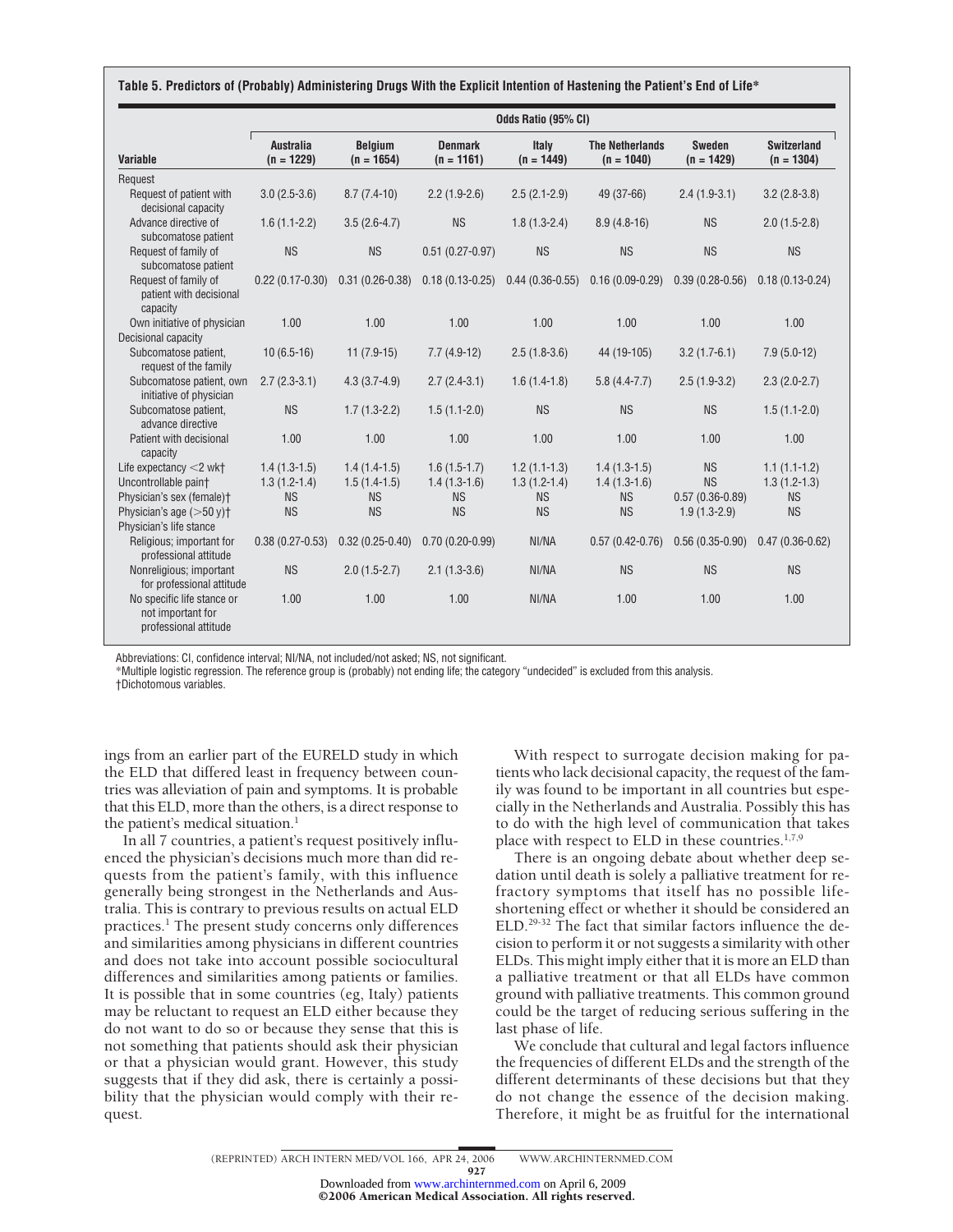debate on ELDs to focus on the similarities between countries, cultures, and types of regulation, thereby making it possible to learn from each other's experiences, as it is to merely point out the differences. Most important, this study reveals that for all 4 ELDs, and in all 7 countries, the presence or absence of a patient's request is very important for physicians in their decision making. This is an important consideration for medical practice, research, and the public health debate on endof-life care.

## **Accepted for Publication:** October 3, 2005.

**Author Affiliations:** Department of Social Medicine (Drs Onwuteaka-Philipsen and van der Wal) and Institute for Research in Extramural Medicine (Dr van der Wal), VU University Medical Centre, Amsterdam, the Netherlands; Institute of Social and Preventive Medicine, University of Zurich, Zurich, Switzerland (Dr Fisher); Aged Services Learning & Research Collaboration, Southern Cross University, Coffs Harbour, Australia (Dr Cartwright); End-of-Life Care Research Group, Vrije Universiteit Brussel, Brussels, Belgium (Dr Deliens); Epidemiology Unit, Center for Study and Prevention of Cancer, Florence, Italy (Dr Miccinesi); Department of Medical Philosophy and Clinical Theory, University of Copenhagen, Copenhagen, Denmark (Dr Norup); Department of Medical Ethics, University of Lund, Lund, Sweden (Dr Nilstun); and Department of Public Health, Erasmus MC, University Medical Center Rotterdam, Rotterdam, the Netherlands (Dr van der Heide).

**Correspondence:** Bregje D. Onwuteaka-Philipsen, PhD, Department of Social Medicine, VU University Medical Centre, van der Boecherststraat 7, 1081 BT Amsterdam, the Netherlands (b.philipsen@vumc.nl).

**Author Contributions:** Dr Onwuteaka-Philipsen had full access to all the data in the study and takes responsibility for the integrity of the data and the accuracy of the data analysis.

**EURELD Consortium Institutions and Investigators:** *Australia*: Gail Williams and Malcolm Parker (University of Queensland, Brisbane) and Margaret Steinberg (Queensland University of Technology, Brisbane); *Belgium*: Johan Bilsen (Vrije Universiteit Brussel, Brussels) and Freddy Mortier and Julie van Geluwe (Ghent University, Ghent); *Denmark*: Annemarie Dencker and Anna Paldam Folker (University of Copenhagen, Copenhagen); *Italy*: Eugenio Paci (Center for Study and Prevention of Cancer, Epidemiology Unit, Florence), Riccardo Cecioni (Center for Study and Prevention of Cancer), Lorenzo Simo nato (University of Padua, Padua), Silvia Franchini (Local Health Authority, Trento), and Alba Carola Finarelli (Regional Department of Health, Bologna); *the Netherlands*: Johannes J. M. van Delden ( Julius Center, University Medical Center Utrecht, Utrecht) and Paul J. van der Maas (Erasmus MC, University Medical Center Rotterdam, Rotterdam); *Sweden*: Rurik Lofmark (Lanssjukhuset, Gavle); *Switzerland*: Georg Bosshard, Karin Faisst, and Ueli Zellweger (University of Zurich, Zurich).

## **Financial Disclosure:** None.

**Funding/Support:** This study was supported by grant QLRT-1999-30859 from the 5th framework program of the European Commission and by contract BBW 99.0889 from the Swiss Federal Office for Education and Research for the Swiss part of the project.

**Role of the Sponsors:** The sponsors had no role in the design and conduct of the study; in the collection, management, analysis, and interpretation of the data; or in the preparation, review, and approval of the manuscript.

**Additional Resources:** The online-only eFigure is available at http://www.archinternmed.com.

**Acknowledgment:** We are indebted to the thousands of physicians in the participating countries who provided the data; to all the assistants working on the project; to the national and regional medical associations and other authoritative bodies that supported the study; to the national advisory boards for their support; to Jos Twisk for his advice on the statistical analysis to be used; and to Paul Kretchmer, MBA, PhD, at San Francisco Edit, San Francisco, Calif, for his assistance in editing this manuscript.

#### **REFERENCES**

- 1. van der Heide A, Deliens L, Faisst K, et al. End-of-life decision-making in six European countries: descriptive study. *Lancet*. 2003;362:345-350.
- 2. Emanuel EJ. Euthanasia and physician-assisted suicide: a review of the empirical data from the United States. *Arch Intern Med*. 2002;162:142-152.
- 3. Ganzini L, Nelson HD, Schmidt TA, Kraemer DF, Delorit MA, Lee MA. Physicians' experiences with the Oregon Death with Dignity Act. *N Engl J Med*. 2000; 342:557-563.
- 4. Ward BJ, Tate PA. Attitudes among NHS doctors to requests for euthanasia. *BMJ*. 1994;308:1332-1334.
- 5. Førde R, Aasland OG, Falkum E. The ethics of euthanasia: attitudes and practice among Norwegian physicians. *Soc Sci Med*. 1997;45:887-892.
- 6. Kirschner R, Elkeles T. Patterns of performance by German physicians and their opinions regarding euthanasia [in German]. *Gesundheitswesen*. 1998;60:247- 253.
- 7. Kuhse H, Singer P, Baume P, Clark M, Rickard M. End-of-life decisions in Australian medical practice. *Med J Aust*. 1997;166:191-196.
- 8. Mitchell K, Owens RG. National survey of medical decisions at the end of life made by New Zealand general practitioners. *BMJ*. 2003;327:202-203.
- 9. Cuttini M, Nadai M, Kaminski M, et al. End-of-life decisions in neonatal intensive care: physicians' self-reported practises in seven European countries. *Lancet*. 2000;355:2112-2118.
- 10. Vincent JL. Forgoing life support in western European intensive care units: the results of an ethical questionnaire. *Crit Care Med*. 1999;27:1626-1633.
- 11. Emanuel EJ, Fairclough DL, Daniels ER, Clarridge BR. Euthanasia and physicianassisted suicide: attitudes and experiences of oncology patients, oncologists, and the public. *Lancet*. 1996;347:1805-1810.
- 12. Cohen JS, Fihn SD, Boyko EJ, Jonsen AR, Wood RW. Attitudes toward assisted suicide and euthanasia among physicians in Washington State. *N Engl J Med*. 1994;331:89-94.
- 13. Hinkka H, Kosunen E, Lammi EK, et al. Decision making in terminal care: a survey of Finnish doctors' treatment decisions in end-of-life scenarios involving a terminal cancer and a terminal dementia patient. *Palliat Med*. 2002;16:195- 204.
- 14. Mortier F, Bilsen J, Vander Stichele H, Bernheim J, Deliens L. Attitudes, sociodemographic characteristics, and actual end-of-life decisions of physicians in Flanders, Belgium. *Med Decis Making*. 2003;23:502-510.
- 15. Di Mola G, Borsellino P, Brunelli C, et al. Attitudes toward euthanasia of physician members of the Italian Society for Palliative Care. *Ann Oncol*. 1996;7:907- 911.
- 16. Ho R. Assessing attitudes toward euthanasia: an analysis of the subcategorical approach to right to die issues. *Pers Individ Dif*. 1998;25:719-734.
- 17. Rogers JR. Assessing right to die attitudes: a conceptually guided measurement model. *J Soc Issues*. 1996;52:63-84.
- 18. Hanson LC, Danis M, Mutran E, Kenan NL. Impact of patient incompetence on decisions to use or withhold life-sustaining treatment. *Am J Med*. 1994;97: 235-241.
- 19. Willems DL, Daniels ER, van der Wal G, van der Maas PJ, Emanuel EJ. Atti-

(REPRINTED) ARCH INTERN MED/ VOL 166, APR 24, 2006 WWW.ARCHINTERNMED.COM

928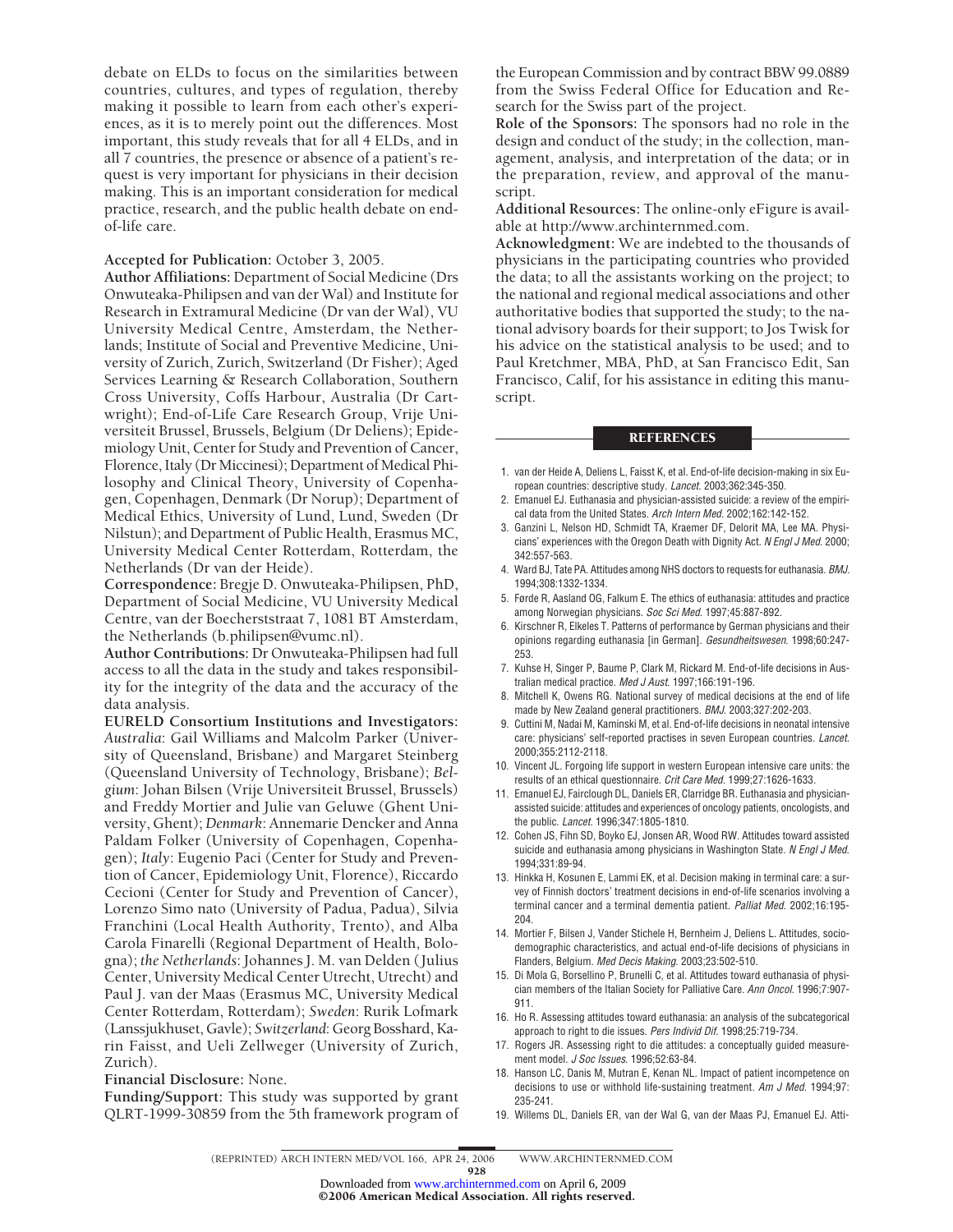tudes and practices concerning the end of life: a comparison between physicians from the United States and from the Netherlands. *Arch Intern Med*. 2000;160:63-68.

- 20. Miccinesi G, Fischer S, Paci E, et al. Physicians' attitudes towards end-of-life decisions: a comparison between seven countries. *Soc Sci Med*. 2005;60:1961- 1974.
- 21. Rebagliato M, Cuttini M, Broggin L, et al. Neonatal end-of-life decision making: physicians' attitudes and relationship with self-reported practices in 10 European countries. *JAMA*. 2000;284:2451-2459.
- 22. Morita T, Tsunoda J, Inoue S, Chihara S. Effects of high dose opioids and sedatives on survival in terminally ill cancer patients. *J Pain Symptom Manage*. 2001; 21:282-289.
- 23. Sykes N, Thorns A. The use of opioids and sedatives at the end of life. *Lancet Oncol*. 2003;4:312-318.
- 24. Thorns A, Sykes N. Opioid use in last week of life and implications for end-of-life decision-making. *Lancet*. 2000;356:398-399.
- 25. Deliens L, van der Wal G. The euthanasia law in Belgium and the Netherlands. *Lancet*. 2003;362:1239-1240.
- 26. Teno J, Lynn J, Wenger N, et al. Advance directives for seriously ill hospitalized patients: effectiveness with the patient self-determination act and the SUPPORT intervention. *J Am Geriatr Soc*. 1997;45:500-507.
- 27. Teno JM, Licks S, Lynn J, et al; SUPPORT Investigators. Do advance directives provide instructions that direct care? Study to Understand Prognoses and Preferences for Outcomes and Risks of Treatment. *J Am Geriatr Soc*. 1997;45: 508-512.
- 28. The AM, Pasman R, Onwuteaka-Philipsen B, Ribbe M, van der Wal G. Withholding the artificial administration of fluids and food from elderly patients with dementia: ethnographic study. *BMJ*. 2002;325:1326-1330.
- 29. Billings JA, Block SD. Slow euthanasia. *J Palliat Care*. 1996;12:21-30.
- 30. Quill TE, Lo B, Brock DW. Palliative options of last resort: a comparison of voluntarily stopping eating and drinking, terminal sedation, physician-assisted suicide, and voluntary active euthanasia. *JAMA*. 1997;278:2099-2104.
- 31. Sulmasy DP, Ury WA, Ahronheim JC, et al. Responding to intractable terminal suffering. *Ann Intern Med*. 2000;133:560-562.
- 32. Sulmasy DP, Ury WA, Ahronheim JC, et al. Palliative treatment of last resort and assisted suicide. *Ann Intern Med*. 2000;133:562-563.